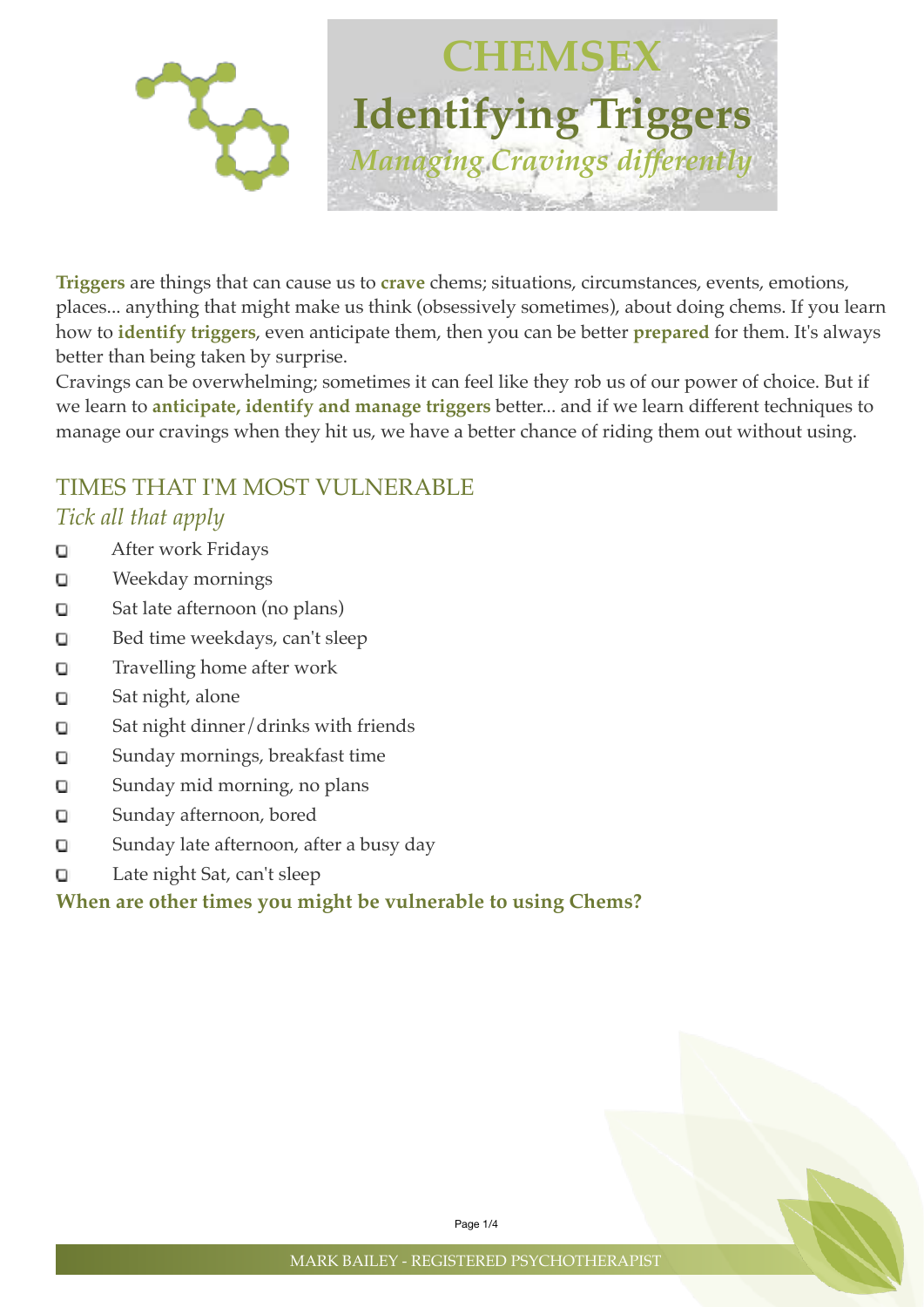### COMMON TRIGGERS *Tick all that apply*

- O When I'm alone
- O After drinking alone
- When out drinking with friends O
- O After clubbing
- When playing online/on Apps no specific plans O
- When returning to London from a trip O
- O After a fight with a friend/family member/partner
- O When I feel lonely & miss intimacy
- $\Box$ When I feel bored
- When I feel stressed and anxious  $\Box$
- O When I feel horny
- O When I feel depressed
- When I feel angry at myself, someone else, or at life. O
- O When I get unexpected correspondence/an invitation to party
- O Returning home alone after a night out
- O Returning home to partner after a night out
- O After an unsatisfactory sex encounter
- $\Box$ After being rejected online
- O Whenever I feel like celebrating
- Whenever I feel I deserve a reward for "being good" O

#### **What are other triggers for you?**

### ALCOHOL

*For some, ChemSex is completely unrelated to alcohol; for others, it only happens after they've a drink or few. Tick the box that's true for you:*

- I'm always sober when I decide to get high/find a Chem shag O
- My resistance to temptations/cravings for chems is strong when I'm sober O
- My resistance to temptations/cravings for chems is definitely weaker after I've been drinking. O
- O The majority of my Chem sessions have begun while I'm under the influence of alcohol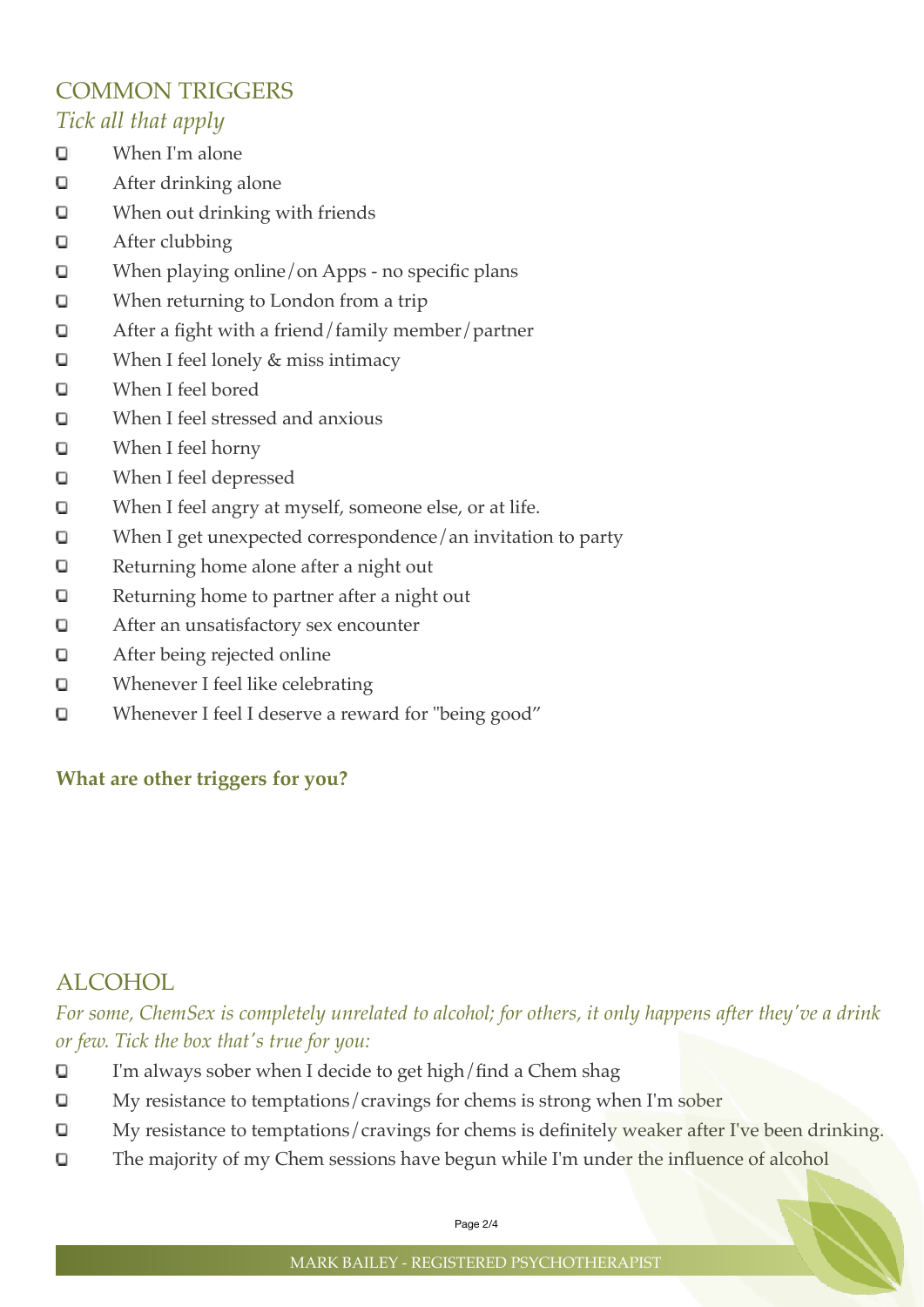## "LEAD-TO" DRUGS

*For some a social line of cocaine, bump of MDMA or ecstasy - though not ChemSex - can lead to sex-App use and cravings for Chems & ChemSex. How likely are you to resist ChemSex cravings in these circumstances?*

- O These drugs never lead to ChemSex cravings for me
- O Yes, the high from these drugs often leads to ChemSex in my case
- $\Box$ Sometimes yes, sometimes no, it depends on other circumstances

### WHAT CAN YOU DO DIFFERENTLY NEXT TIME YOU FEEL A CRAVING OR TRIGGER?

- Leave the room/place I am in eg go outside O
- **Call a friend/supportive person**
- Clean the house/do gardening о
- Write a letter/journal note to yourself o
- Record a video message to yourself on your phone, to remind yourself of consequences 0
- Go to gym/do exercise O
- Cook a favourite meal Ω.
- Practice meditation/mindfulness о
- Watch a favourite (distracting) film or box-set Ω.
- 0 Have a (distracting) activity ready for just these moments; make a list of these
- Get offline/close the App/ o
- Take a deep breath; smile. п
- Turn off any pornography 0
- Masturbate (quickly) Then occupy yourself off line α
- α Continue breathing. Take in your surroundings
- Take a shower П.
- Tell someone how I'm feeling o
- Change the mood/music/lighting/temperature O
- Go to the local shop. Buy chocolate. Ask shopkeeper how his day was .
- Put favourite music in your ears. Go for a walk Ω.
- 0 Be with people who care/value you
- Take a deep breath: smile. Continue breathing. Take in your surroundings о
- α Call a friend/supportive person
- Create a list of things you want to do this week 0
- Think about what you'll be doing two days from now if you use, if you don't. 0
- Watch a YouTube playlist that helps you deal with cravings о
- Change your emotional state somehow. Be creative. 0